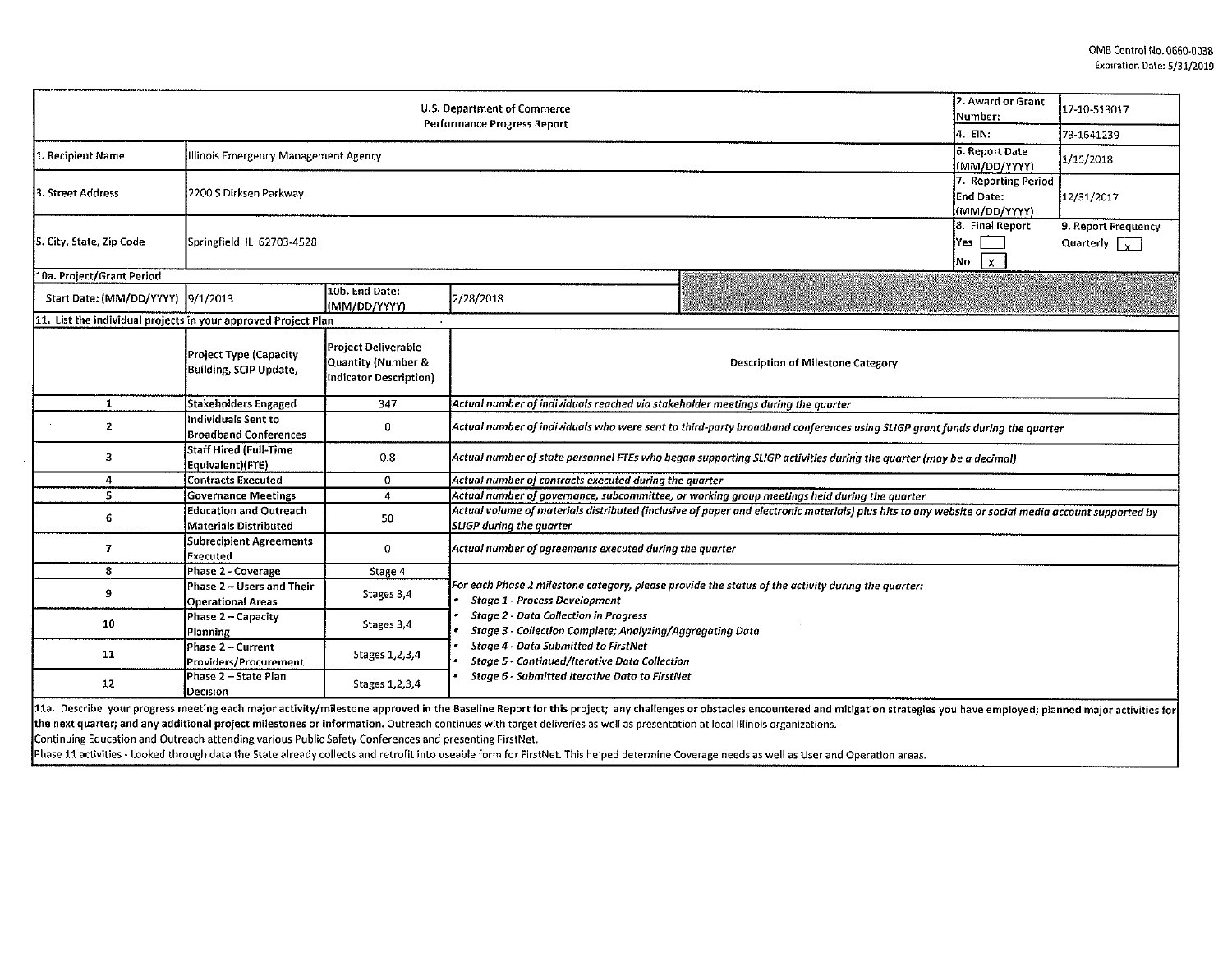0MB Control No. 0660-0038 Expiration Date: 5/31/2019

Activities Oct 1 • Dec 31 Bill Springer presented at Illinois Public Works Annual Meeting@ ILEAS, Urbana - Oct 27, 2017 (65 attendees) Meeting with Federal FirstNet and AT&T & Stakeholders at !EMA Springfield Oct 4, 2017 ( 39 attendees) Planning Meeting with Director Joseph {SPOC), Joe Galvin@ IEMA Oct 13, 2017 {3 attendees) Planning meeting with Governor's Chief of Staff@ IEMA Oct 6, 2017 (4 attendees) Strategic Technology Reserve Meeting@ Effingham Nov 15, 2017 (25 attendees) Strategic Technology Reserve Meeting@ DeKalb Nov 16, 2017 (20 attendees) Verizon Broadband Summit @ Springfield Nov 16 2017 (20 attendees) Planning Meeting with Governor's Chief of Staff @ IEMA Nov 22 2017 (3 attendees) Planning meeting with Stakeholder group Dec 12 2017 @ ( 47 attendees) Planning meeting with with Governor Dec G 2017 ( 5 attendees) Press Conference with the Governor Dec 18 2017 (4 attendees) December 18, 2017, Governor Bruce Rauner accepted the recommendation of the stakeholder group in Illinois, and decided to Opt-In to the FirstNet network. Joe Galvin and Bill Springer had a Planning meeting with AT&T Dec 19 2017 how many ( 7 attendees) Auxiliary Meetings RECCWG (Regional Emergency Communications Coordinating Work Groups) call - Monthly {Oct, Nov Dec) Monthly Meetings with Region V PSBN (Oct -13 attendees) Monthly ILEAS (Illinois Law Enforcement Alarm Systems) Staff meeting {Oct,Nov, Dec) Monthly FirstNet Project Call (Oct- 22 attendees) (Dec- 27 attendees) FirstNet Programmatic Update Sessions Webinar for SPOC's (quarterly) Governance Meetings Statewide Interoperability Executive Committee (SIEC) Monthly Meetings (Oct- 24 attendees & Dec -19 attendees) Monthly Illinois Terrorism Task Force (ITTF) Communications & Technology Calls (October, December) leadership Meetings Weekly Core Team Project Calls - 4 meetings 11b. If the project team anticipates requesting any changes to the approved Baseline Report in the next quarter, describe those below. Note that any substantive changes to the Baseline Report must be approved by the Depart of Commerce before implementation. llc. Provide anv other information that would be useful to NTIA as it assesses this project's progress. • Mailing Quarterly Illinois FirstNet Newsletters for Stakeholders • Weekly Staff Meetings with Illinois First Net team and Monthly meetings • Local county by County Outreach is complete and continuing Education and Outreach when requested and presenting at various Public Safety Conferences. •The team ls fully staffed and delivering all statutory elements as requested by FirstNet and NTIA.

•Illinois FirstNet has finished production of a video featuring various disciplines using FirstNet. This will be an educational tool showing stakeholders how FirstNet will be used.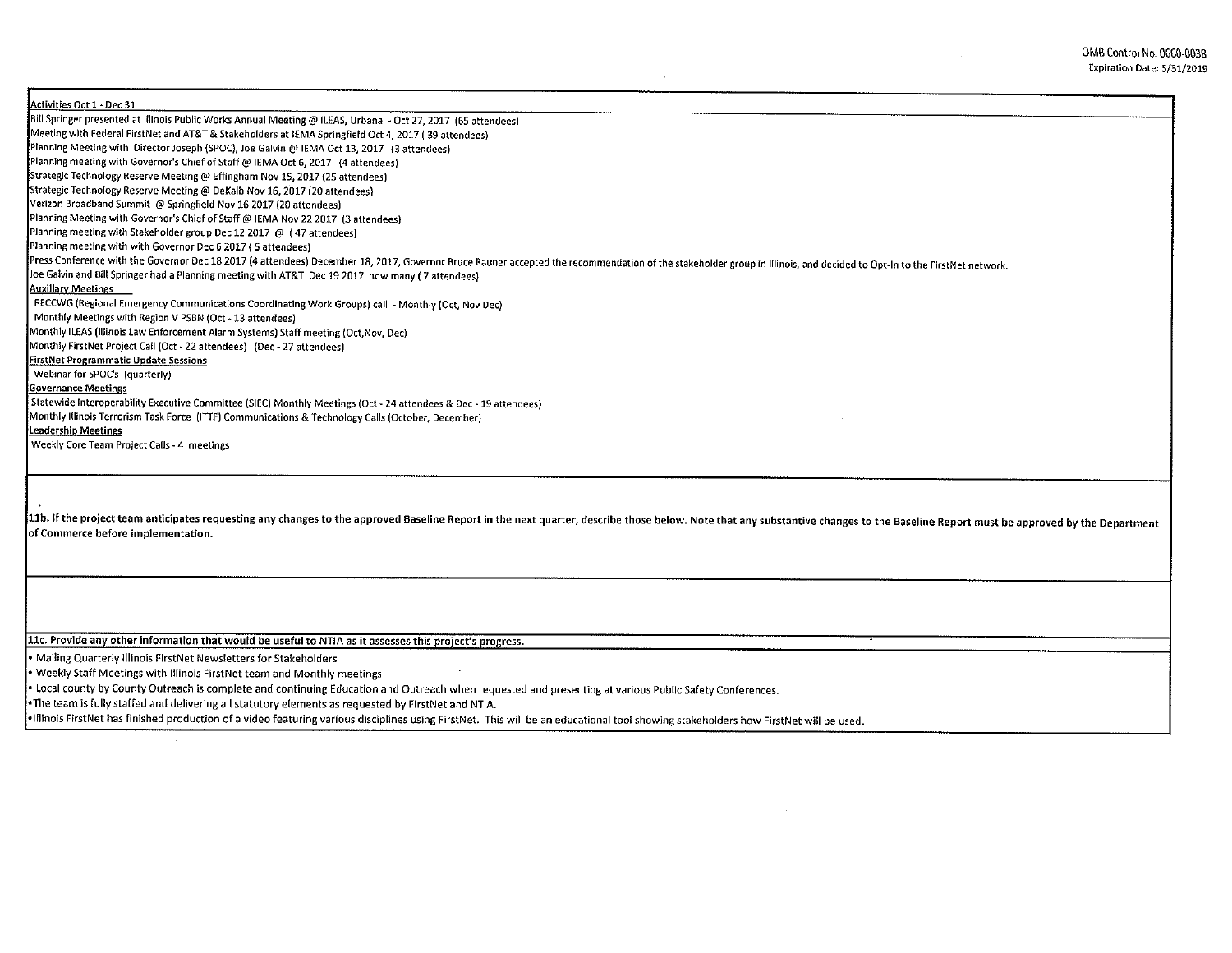0MB Control No. 0660-0038 Expiration Date: 5/31/2019

 $\mathcal{A}^{\mathcal{A}}$ 

| 11d. Describe any success stories or best practices you have identified. Please be as specific as possible.                                                                                                                                                      |                                                                                                                                                                                                                                                                                                                       |  |                                                                                                                                     |                                                                                                                                          |                      |                   |                 |                     |                             |  |
|------------------------------------------------------------------------------------------------------------------------------------------------------------------------------------------------------------------------------------------------------------------|-----------------------------------------------------------------------------------------------------------------------------------------------------------------------------------------------------------------------------------------------------------------------------------------------------------------------|--|-------------------------------------------------------------------------------------------------------------------------------------|------------------------------------------------------------------------------------------------------------------------------------------|----------------------|-------------------|-----------------|---------------------|-----------------------------|--|
| . Engaging with the Electric and Telephone cooperatives                                                                                                                                                                                                          |                                                                                                                                                                                                                                                                                                                       |  |                                                                                                                                     |                                                                                                                                          |                      |                   |                 |                     |                             |  |
| Engaging with the IL Universities and Carriers about public/private Partnerships                                                                                                                                                                                 |                                                                                                                                                                                                                                                                                                                       |  |                                                                                                                                     |                                                                                                                                          |                      |                   |                 |                     |                             |  |
|                                                                                                                                                                                                                                                                  |                                                                                                                                                                                                                                                                                                                       |  |                                                                                                                                     |                                                                                                                                          |                      |                   |                 |                     |                             |  |
| · Leadership Support - Engagement with State Leadership[ Early on. Monthly Meetings with State CIO, CTO, CISO, and Governor<br>Our State Project plan has been used by many other States. We have presented our outreach plan on a national level mutiple times, |                                                                                                                                                                                                                                                                                                                       |  |                                                                                                                                     |                                                                                                                                          |                      |                   |                 |                     |                             |  |
| Our 120 Members Multi-Discipline/Multi-Jurisdictional stakeholder group meets every month.                                                                                                                                                                       |                                                                                                                                                                                                                                                                                                                       |  |                                                                                                                                     |                                                                                                                                          |                      |                   |                 |                     |                             |  |
| . Illinois FirstNet has finished production of an 11 minute video featuring various disciplines using FirstNet,                                                                                                                                                  |                                                                                                                                                                                                                                                                                                                       |  |                                                                                                                                     |                                                                                                                                          |                      |                   |                 |                     |                             |  |
| . Illinois FirstNet represents the holistic needs of the entire Public Safety/Public Service commuinty in Illinois.                                                                                                                                              |                                                                                                                                                                                                                                                                                                                       |  |                                                                                                                                     |                                                                                                                                          |                      |                   |                 |                     |                             |  |
|                                                                                                                                                                                                                                                                  |                                                                                                                                                                                                                                                                                                                       |  |                                                                                                                                     |                                                                                                                                          |                      |                   |                 |                     |                             |  |
| 12. Personnel                                                                                                                                                                                                                                                    |                                                                                                                                                                                                                                                                                                                       |  |                                                                                                                                     |                                                                                                                                          |                      |                   |                 |                     |                             |  |
| 12a. If the project is not fully staffed, describe how any lack of staffing may impact the project's time line and when the project will be fully staffed.                                                                                                       |                                                                                                                                                                                                                                                                                                                       |  |                                                                                                                                     |                                                                                                                                          |                      |                   |                 |                     |                             |  |
|                                                                                                                                                                                                                                                                  |                                                                                                                                                                                                                                                                                                                       |  |                                                                                                                                     |                                                                                                                                          |                      |                   |                 |                     |                             |  |
|                                                                                                                                                                                                                                                                  |                                                                                                                                                                                                                                                                                                                       |  |                                                                                                                                     |                                                                                                                                          |                      |                   |                 |                     |                             |  |
|                                                                                                                                                                                                                                                                  |                                                                                                                                                                                                                                                                                                                       |  |                                                                                                                                     |                                                                                                                                          |                      |                   |                 |                     |                             |  |
| 12b. Staffing Table - Please include all staff that have contributed time to the project. Please do not remove individuals from this table.                                                                                                                      |                                                                                                                                                                                                                                                                                                                       |  |                                                                                                                                     |                                                                                                                                          |                      |                   |                 |                     |                             |  |
| <b>Job Title</b>                                                                                                                                                                                                                                                 | FTE%                                                                                                                                                                                                                                                                                                                  |  |                                                                                                                                     |                                                                                                                                          | Project (s) Assigned |                   |                 |                     | Change                      |  |
| <b>Grant Program Manager-Bob</b>                                                                                                                                                                                                                                 |                                                                                                                                                                                                                                                                                                                       |  |                                                                                                                                     | Point of Contact for State Administrative Agency (Illinois Emergency Management Agency) and Liaison with National Telecommunications and |                      |                   |                 |                     |                             |  |
| Evans                                                                                                                                                                                                                                                            | 75                                                                                                                                                                                                                                                                                                                    |  | Information Administration (NTIA)                                                                                                   |                                                                                                                                          |                      |                   |                 |                     |                             |  |
| Project Manager-Joe Galvin                                                                                                                                                                                                                                       | 80                                                                                                                                                                                                                                                                                                                    |  | Project Manager for National Public Safety Broadband Network (NPSBN) and Statewide Interoperability Coordinator (SWIC) for Illinois |                                                                                                                                          |                      |                   |                 |                     |                             |  |
|                                                                                                                                                                                                                                                                  |                                                                                                                                                                                                                                                                                                                       |  |                                                                                                                                     |                                                                                                                                          |                      |                   |                 |                     |                             |  |
|                                                                                                                                                                                                                                                                  |                                                                                                                                                                                                                                                                                                                       |  |                                                                                                                                     |                                                                                                                                          |                      |                   |                 |                     |                             |  |
|                                                                                                                                                                                                                                                                  |                                                                                                                                                                                                                                                                                                                       |  |                                                                                                                                     |                                                                                                                                          |                      |                   |                 |                     |                             |  |
| 13. Subcontracts (Vendors and/or Subrecipients)                                                                                                                                                                                                                  |                                                                                                                                                                                                                                                                                                                       |  |                                                                                                                                     |                                                                                                                                          |                      |                   |                 |                     |                             |  |
| 13a. Subcontracts Table - Include all subcontractors. The totals from this table must equal the "Subcontracts Total" in Question 14f.                                                                                                                            |                                                                                                                                                                                                                                                                                                                       |  |                                                                                                                                     |                                                                                                                                          |                      |                   |                 |                     |                             |  |
|                                                                                                                                                                                                                                                                  | <b>Subcontract Purpose</b>                                                                                                                                                                                                                                                                                            |  | Type                                                                                                                                |                                                                                                                                          | Contract             |                   |                 | Total Federal Funds | <b>Total Matching Funds</b> |  |
| Name                                                                                                                                                                                                                                                             |                                                                                                                                                                                                                                                                                                                       |  | (Vendor/Subrec.)                                                                                                                    | RFP/RFQ Issued (Y/N)                                                                                                                     | Executed             | <b>Start Date</b> | <b>End Date</b> | Allocated           | Allocated                   |  |
|                                                                                                                                                                                                                                                                  |                                                                                                                                                                                                                                                                                                                       |  |                                                                                                                                     |                                                                                                                                          | (Y/N)                |                   |                 |                     |                             |  |
|                                                                                                                                                                                                                                                                  |                                                                                                                                                                                                                                                                                                                       |  |                                                                                                                                     |                                                                                                                                          |                      |                   |                 |                     |                             |  |
|                                                                                                                                                                                                                                                                  | 80% time for Technical System Architect (Bill<br>Springer), 100% time for Data Analyst (Dan Meske),<br>80% time for Grant and Travel coordinator (Lori Bell)<br>personnel, travel, statewide and regional<br>conferences, meeting expenses, printing, office<br>supplies, technology and<br>management/administration |  |                                                                                                                                     |                                                                                                                                          |                      |                   |                 |                     |                             |  |
|                                                                                                                                                                                                                                                                  |                                                                                                                                                                                                                                                                                                                       |  |                                                                                                                                     |                                                                                                                                          |                      |                   |                 |                     |                             |  |
| Illinois Law Enforcement Alarm                                                                                                                                                                                                                                   |                                                                                                                                                                                                                                                                                                                       |  |                                                                                                                                     |                                                                                                                                          |                      |                   |                 |                     |                             |  |
| System (ILEAS)                                                                                                                                                                                                                                                   |                                                                                                                                                                                                                                                                                                                       |  | Sub-recipient                                                                                                                       | Y                                                                                                                                        | Y                    | 9/10/2013         | 2/28/2018       | \$1,259,888.45      | \$0.00                      |  |
|                                                                                                                                                                                                                                                                  |                                                                                                                                                                                                                                                                                                                       |  |                                                                                                                                     |                                                                                                                                          |                      |                   |                 |                     |                             |  |
|                                                                                                                                                                                                                                                                  |                                                                                                                                                                                                                                                                                                                       |  |                                                                                                                                     |                                                                                                                                          |                      |                   |                 |                     |                             |  |
|                                                                                                                                                                                                                                                                  |                                                                                                                                                                                                                                                                                                                       |  |                                                                                                                                     |                                                                                                                                          |                      |                   |                 |                     |                             |  |
|                                                                                                                                                                                                                                                                  |                                                                                                                                                                                                                                                                                                                       |  |                                                                                                                                     |                                                                                                                                          |                      |                   |                 |                     |                             |  |
|                                                                                                                                                                                                                                                                  |                                                                                                                                                                                                                                                                                                                       |  |                                                                                                                                     |                                                                                                                                          |                      |                   |                 |                     |                             |  |
|                                                                                                                                                                                                                                                                  |                                                                                                                                                                                                                                                                                                                       |  |                                                                                                                                     |                                                                                                                                          |                      |                   |                 |                     |                             |  |
|                                                                                                                                                                                                                                                                  |                                                                                                                                                                                                                                                                                                                       |  |                                                                                                                                     |                                                                                                                                          |                      |                   |                 |                     |                             |  |
| 13b. Describe any challenges encountered with vendors and/or subrecipients.                                                                                                                                                                                      |                                                                                                                                                                                                                                                                                                                       |  |                                                                                                                                     |                                                                                                                                          |                      |                   |                 |                     |                             |  |
|                                                                                                                                                                                                                                                                  |                                                                                                                                                                                                                                                                                                                       |  |                                                                                                                                     |                                                                                                                                          |                      |                   |                 |                     |                             |  |
| None to report this quarter                                                                                                                                                                                                                                      |                                                                                                                                                                                                                                                                                                                       |  |                                                                                                                                     |                                                                                                                                          |                      |                   |                 |                     |                             |  |
|                                                                                                                                                                                                                                                                  |                                                                                                                                                                                                                                                                                                                       |  |                                                                                                                                     |                                                                                                                                          |                      |                   |                 |                     |                             |  |

 $\sim 10^{-11}$ 

 $\sim 10^{-1}$